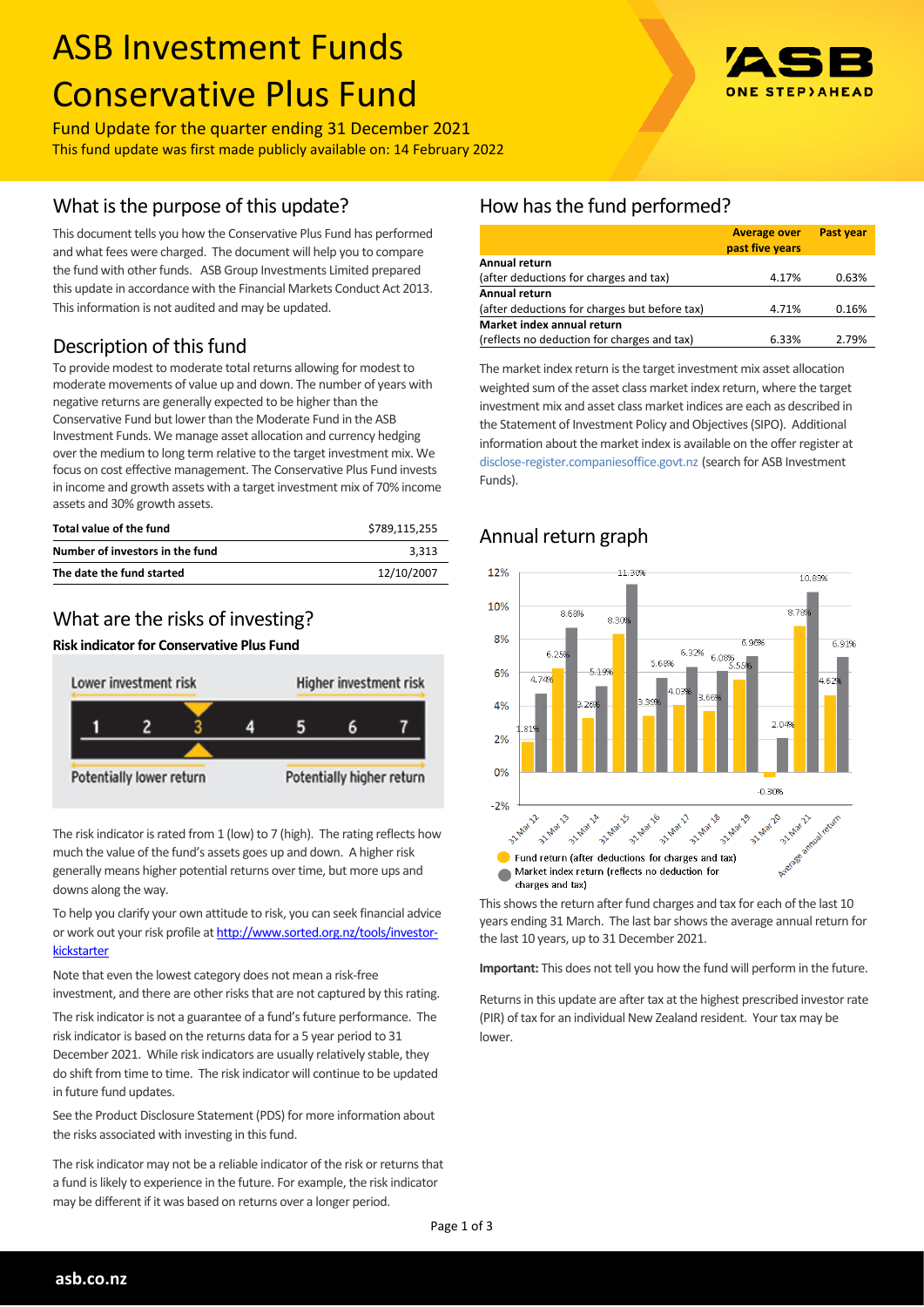## What fees are investors charged?

Investors in the Conservative Plus Fund are charged fund charges. In the year to 31 March 2021 these were:

|                                             | % of net asset value |
|---------------------------------------------|----------------------|
| Total fund charges <sup>1</sup>             | 1.03%                |
| Which are made up of:                       |                      |
| Total management and administration charges | 1.03%                |
| Including:                                  |                      |
| Manager's basic fee                         | 1.00%                |
| Other management and administration charges | 0.03%                |
| <b>Total performance-based fees</b>         | 0.00%                |
| Other charges                               | Nil                  |

*<sup>1</sup>Total fund charges are exclusive of GST.*

Investors may also be charged individual action fees for specific actions or decisions (for example, for withdrawing from or switching funds). See the ASB Investment Funds PDS for more information about those fees.

Small differences in fees and charges can have a big impact on your investment over the long term.

## Example of how this applies to an investor

Jason had \$10,000 in the fund at the start of the year and did not make any further contributions. At the end of the year, Jason received a return after fund charges were deducted of \$63.00 (that is 0.63% of his initial \$10,000). Jason also paid \$0.00 in other charges. This gives Jason a total return after tax of \$63.00 for the year.

#### What does the fund invest in?

#### **Actual investment mix**

This shows the types of assets that the fund invests in.



#### **Target investment mix**

This shows the mix of assets that the fund generally intends to invest in.

| Cash and cash equivalents    | 10.00% |
|------------------------------|--------|
| New Zealand fixed interest   | 27.50% |
| International fixed interest | 32.50% |
| Australasian equities        | 12.50% |
| International equities       | 17.50% |
| Listed property              | 0.00%  |
| Unlisted property            | 0.00%  |
| Commodities                  | 0.00%  |
| Other                        | 0.00%  |

#### **Currency hedging**

As at 31 December 2021 the fund's exposure to assets denominated in foreign currencies was 47%, of which 77% was hedged. This means the fund's unhedged foreign currency exposure was 11% of the net asset value of the fund. More information on our currency hedging policy can be found in the SIPO on the offer register at disclose-register.companiesoffice.govt.nz (search for ASB Investment Funds).